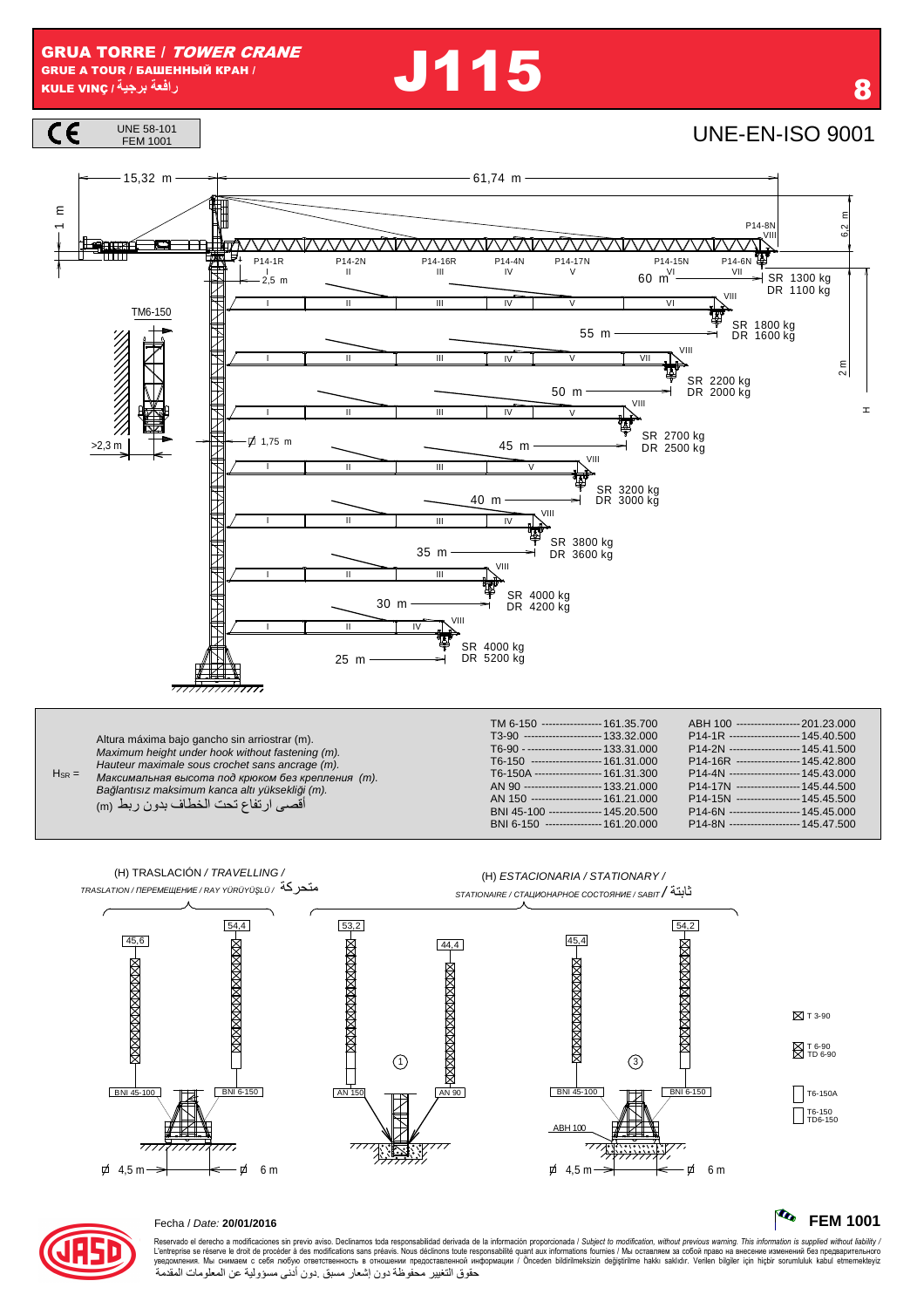CARGAS / LOADS / CHARGES / НАГРУЗКИ / YÜKLER / ل في الأحد التي يتم التي تقدم التي تقدم التي تقدم التي تقدم التي تقدم التي تقدم التي تقدم التي تقدم التي تقدم ال Cargas máximas / Maximum loads / Charges maximales / *Максимальные нагрузки* / Maksimum yük / & 12أ لمحل **SR-4.000 kg**  ST-SR (kg) Alcance del gancho [m] / Hook reach [m] / Portée du crochet (m) / *Радиус действия крюка* (m) / Kancanın yüksekli*ğ*i (m) /  $\overline{\mathbb{Z}}$ 4000 kg مدى الخطاف [m] @ ... (m) **25 30 35 40 45 50 55 60 60 m** | 25,5 m | 4000 | 3290 | 2720 | 2295 | 1960 | 1695 | 1480 | 1300 **55 m** | 29,2 m | 4000 | 3875 | 3220 | 2730 | 2350 | 2045 | 1800 | ——— **50 m** | 30,8 m | 4000 | 4000 | 3435 | 2920 | 2520 | 2200 | ——— | ——— **45 m** | 32,5 m | 4000 | 4000 | 3665 | 3120 | 2700 | ——— | ——— | ——— **40 m** | 33,2 m | 4000 | 4000 | 3755 | 3200 | ——— | ——— | ——— | ——— **35 m** | 33,5 m | 4000 | 4000 | 3800 | ——— | ——— | ——— | ——— | ——— **30 m** | 30,0 m | 4000 | 4000 | ——— | ——— | ——— | ——— | ——— | —— **25 m** | 25,0 m | 4000 | ——— | ——— | ——— | ——— | ——— | ——— | ———

| التجتا          | ST-DR (kg)        | أقصى حمولة/ Cargas máximas / Maximum loads / Charges maximales / Максимальные нагрузки / Maksimum yük<br>DR - 8,000 kg                |      |      |      |      |      |      |      |      |      |
|-----------------|-------------------|---------------------------------------------------------------------------------------------------------------------------------------|------|------|------|------|------|------|------|------|------|
| <u>NN N</u>     | 8000 kg           | Alcance del gancho [m] / Hook reach [m] / Portée du crochet (m) / Paðuyc действия крюка (m) / Kancanın yüksekliği (m) /<br>مدى الخطاف |      |      |      |      |      |      |      |      |      |
| [m]             | $@$ (m)           | 15                                                                                                                                    | 20   | 25   | 30   | 35   | 40   | 45   | 50   | 55   | 60   |
| 60 m            | 13,7 m            | 7225                                                                                                                                  | 5180 | 3955 | 3140 | 2555 | 2120 | 1780 | 1505 | 1285 | 1100 |
| 55 m            | 15.6 <sub>m</sub> | 8000                                                                                                                                  | 6045 | 4650 | 3715 | 3050 | 2550 | 2165 | 1850 | 1600 |      |
| 50 m            | 16,4 m            | 8000                                                                                                                                  | 6410 | 4940 | 3960 | 3260 | 2735 | 2325 | 2000 |      |      |
| 45 m            | 17.3 m            | 8000                                                                                                                                  | 6800 | 5250 | 4220 | 3480 | 2930 | 2500 |      |      |      |
| 40 m            | 17.6 m            | 8000                                                                                                                                  | 6940 | 5365 | 4310 | 3560 | 3000 |      |      |      |      |
| 35 <sub>m</sub> | 17,8 m            | 8000                                                                                                                                  | 7005 | 5415 | 4355 | 3600 |      |      |      |      |      |
| 30 <sub>m</sub> | 17.3 m            | 8000                                                                                                                                  | 6770 | 5225 | 4200 |      |      |      |      |      |      |
| 25 <sub>m</sub> | 17,2 m            | 8000                                                                                                                                  | 6735 | 5200 |      |      |      |      |      |      |      |

CARACTERISTICAS DE MECANISMOS / MECHANISMS FEATURES / CARACTÉRISTIQUES DES MÉCANISMES / ХАРАКТЕРИСТИКИ МЕХАНИЗМОВ / MEKANİZMALARIN ÖZELLİKLERİ / 5ا 67 الخصا J115.8

| *opcional<br>*optional<br>*en option<br>*опция |                                                                                                                    |                                            |                                                                                                                                                |                           |                                                                                                                                                                                      |                              |                         |
|------------------------------------------------|--------------------------------------------------------------------------------------------------------------------|--------------------------------------------|------------------------------------------------------------------------------------------------------------------------------------------------|---------------------------|--------------------------------------------------------------------------------------------------------------------------------------------------------------------------------------|------------------------------|-------------------------|
| *opsiyonel<br>اختياري∗                         | <b>EC3360VF</b><br>24,3 kW                                                                                         | *EC4880<br>35,3 kW                         | *EC60100VF<br>44,1 kW                                                                                                                          | <b>TG1125VF</b><br>2x4 kW | <b>OG1508VF</b><br>2x5,5 kW                                                                                                                                                          | <b>TC465VF</b><br>3 kW       | <b>TH1210</b><br>9,2 kW |
| m/min                                          | 4 t --- 030 m/min.<br>2 t --- 060 m/min.<br>3,5<br>t <sub>3</sub><br>2,5<br>$2 -$<br>30<br>40<br>50<br>60<br>m/min | $\overline{2}$<br>4<br>4<br>80<br>10<br>40 | 4<br>$4t - 0$ 50 m/min.<br>2 t --- 0100 m/min.<br>3,5<br>t <sub>3</sub><br>2,5<br>$\mathfrak{p}$<br>80<br>90<br>100<br>50<br>60<br>70<br>m/min | 025<br>m/min              | 00,8<br>r/min<br>sl/min                                                                                                                                                              | 015<br>1532<br>3265<br>m/min | m/min                   |
| $P_{o}$<br>d                                   | 8<br>8 t --- 015 m/min.<br>4 t --- 030 m/min.<br>$\overline{7}$<br>t6<br>5                                         | 8<br>8<br>4<br>40<br>5<br>20               | 8<br>8 t --- 025 m/min.<br>4 t --- 050 m/min.<br>$\overline{7}$<br>t6<br>5<br>$\boldsymbol{\Delta}$                                            | lg<br>b<br>400V 50Hz      | $P_{\text{TOTAL}}$ EC3360VF+ OG1508VF + TC465VF) = 38,3 kW<br>PTOTAL(EC4880+ OG1508VF + TC465VF) = 49,3 kW<br>$P_{\text{TOTAL}}$ (EC60100VF+ OG1508VF + TC465VF) = 58,1 kW<br>EC4880 |                              | kW +20%                 |
| m/min                                          | 20<br>25<br>15<br>30<br>m/min                                                                                      |                                            | 30<br>35<br>40<br>45<br>25<br>50<br>m/min                                                                                                      | 480V 60Hz                 | TH1210                                                                                                                                                                               |                              | m/min +20%              |
| <b>NVVVVVVVVM</b>                              | SR 322 m<br>$H \leq$<br>DR 161 m<br>H                                                                              | $H \leq$                                   | 534 m<br><b>SR</b><br>DR<br>267 <sub>m</sub>                                                                                                   | i                         | <u>/kg\</u>                                                                                                                                                                          |                              | н                       |



# Fecha / Date: **20/01/2016 FEM 1001**

Reservado el derecho a modificaciones sin previo aviso. Declinamos toda responsabilidad derivada de la información proporcionada / Subjec*t to modification, without previous warning. This information is supplied without l* حقوق التغيير محفوظة دون إشعار مسبق دون أدنى مسؤولية عن المعلومات المقدمة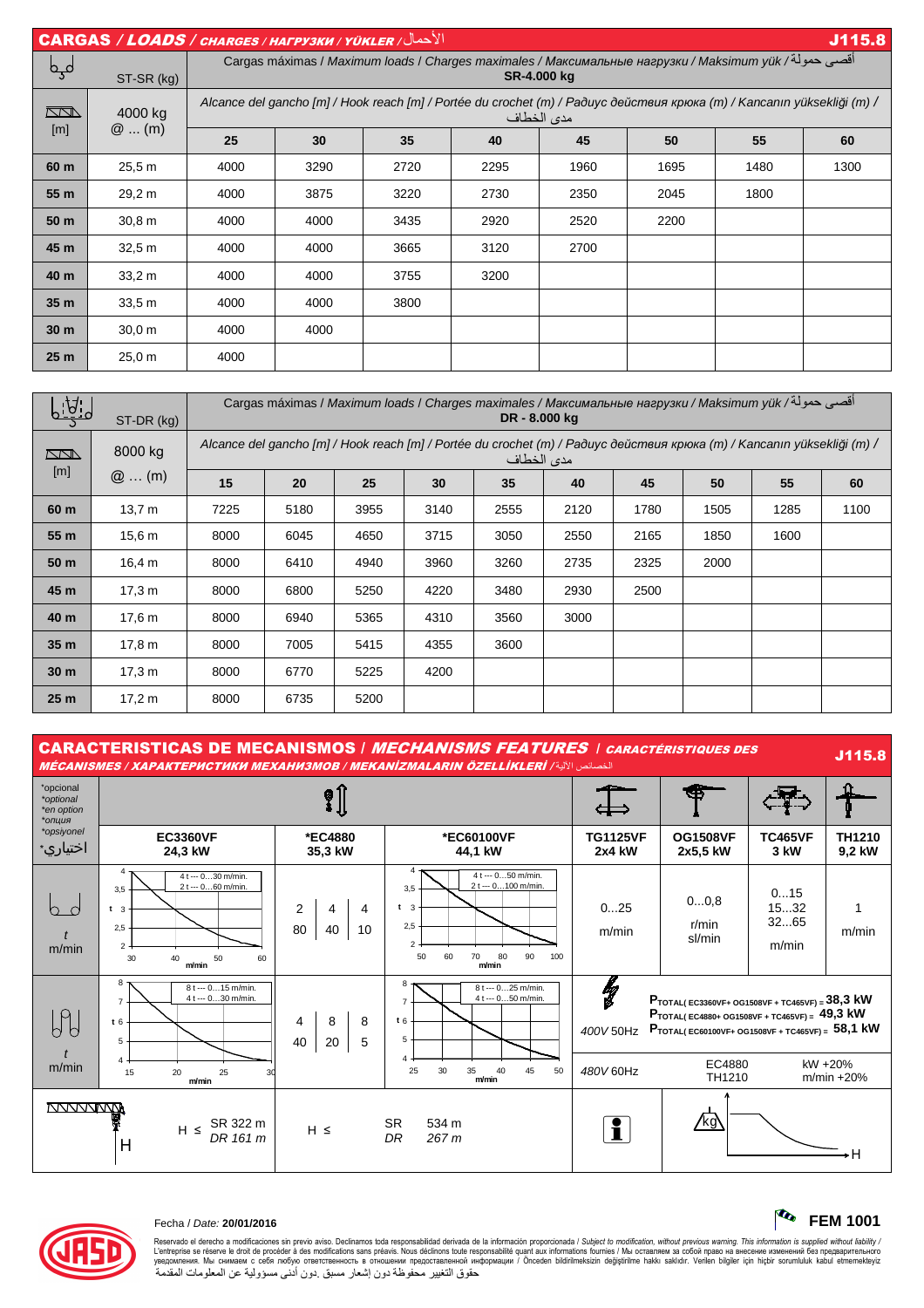| <b>LISTA DE EMBARQUE / PACKING LIST /</b><br>J115.8<br><u>قائمة التحميل/ LISTE DE COLISAGE / СПИСОК ПОСТАВКИ / ÇEKİ LİSTESİ</u>                                                                                                                                                                                                                                                                                          |                                                                          |                                                                      |                                                                      |                                                         |  |  |  |
|--------------------------------------------------------------------------------------------------------------------------------------------------------------------------------------------------------------------------------------------------------------------------------------------------------------------------------------------------------------------------------------------------------------------------|--------------------------------------------------------------------------|----------------------------------------------------------------------|----------------------------------------------------------------------|---------------------------------------------------------|--|--|--|
| DENOMINACIÓN / DENOMINATION / DÉSIGNATION / HA3BAHUE / AÇIKLAMA /سم/                                                                                                                                                                                                                                                                                                                                                     | $L$ [m]                                                                  | A[m]                                                                 | $H$ [m]                                                              | P/W<br>[kg]                                             |  |  |  |
| Torre inferior / Lower tower /<br>TI6-90<br>Tour inférieure / Нижняя башня<br>TI6-150<br>البرج السفلي / Alt kule                                                                                                                                                                                                                                                                                                         | 6,146<br>6,175                                                           | 2,085<br>2,190                                                       | 2,085<br>2,190                                                       | 2500<br>3535                                            |  |  |  |
| T3-90<br>Torre / Tower / Tour<br>T6-90<br>T6-150A<br>Башня / Киle / ट्र<br>T6-150                                                                                                                                                                                                                                                                                                                                        | 3,190<br>6,140<br>6,175<br>6,175                                         | 1,818<br>1,818<br>1,870<br>1,870                                     | 1,818<br>1,818<br>1,870<br>1,870                                     | 1200<br>2250<br>2760<br>2760                            |  |  |  |
| Torre asiento pista + base punta de torre + orientación<br>Slewing table + tower head base + slewing mechanism<br>Tour pivot + base du porte-flèche + mécanisme d'orientation<br>Сиденье площадки + основание верхней секции башни +<br>поворотный механизм<br>Göbek +kule kafa bölümü tabanı+mekanizma<br>برج وحدة الدوارن + قاعدة رأس البرج + ألية الدوران                                                             | 3,390                                                                    | 2,060                                                                | 2,150                                                                | 3700                                                    |  |  |  |
| Punta de torre / Tower head / Porte-flèche<br>رأس البرج / верхняя секция башни / kulenin kafa bölümü                                                                                                                                                                                                                                                                                                                     | 6,090                                                                    | 1,915                                                                | 1,930                                                                | 1700                                                    |  |  |  |
| Conjunto asiento pista, punta de torre, orientación y elevación<br>Slewing table assembly, tower head, slewing and hoisting mechanism<br>Groupe pivot + porte-flèche + mécanisme d'orientation + de levage<br>Сиденье площадки + верхняя секция башни + поворотный<br>механизм + подъемный механизм<br>Göbek +kulenin kafa bölümü+mekanizma+vinç kulesi<br>مجموعة وحدة الدوارن + رأس البرج + ۖ ألية الدوران + ألية الرفع | 8,370                                                                    | 2,615                                                                | 2,720                                                                | 5400                                                    |  |  |  |
| $P14-1R (I)$<br>Tramo de pluma<br>P14-2N (II)<br><b>Jib section</b><br>P14-16R (III)<br>Tronçon de flèche<br>P14-4N (IV)<br><u>MWWWWWWWWWWWWWWWWWW</u><br>Секция стрелы<br>P14-17N (V)<br>Bom bölümü<br>P14-15N (VI)<br>أجزاء الذراع<br>P14-6N (VII)<br>P14-8N (VIII)                                                                                                                                                    | 8,665<br>10,160<br>10,160<br>5,270<br>10,160<br>10,160<br>5,270<br>2,095 | 1,366<br>1,226<br>1,226<br>1,226<br>1,226<br>1,226<br>1,226<br>1,366 | 1,698<br>1,630<br>1,630<br>1,630<br>1,630<br>1,550<br>1,545<br>1,740 | 1030<br>1150<br>1140<br>495<br>695<br>695<br>323<br>195 |  |  |  |
| Polipasto / Hook assembly / Palan / Полиспаст / Kanca takımı /<br>I<br>SR/DR<br>بكرة                                                                                                                                                                                                                                                                                                                                     | 1,420                                                                    | 0,500                                                                | 1,000                                                                | 400                                                     |  |  |  |
| Tirante sostén pluma / Jib support tie / Tirant de fleche /<br>Largo / Long /<br>Растяжка поддержки стрелы / Kol destek bağları /<br>Corto / Short<br>مشد دعامة الذر اع                                                                                                                                                                                                                                                  | 5,30<br>4,90                                                             | 0,70<br>0,445                                                        | 1,750<br>1,750                                                       | 650<br>450                                              |  |  |  |
| SR/DR<br>Carro / Trolley / Chariot / Грузовая тележка / Saryo / عربة<br>I                                                                                                                                                                                                                                                                                                                                                | 2,005                                                                    | 1,665                                                                | 1,525                                                                | 390                                                     |  |  |  |
| Contrapluma con plataformas / Counterjib with platforms<br>Contre-flèche avec plateformes / Противовесная консоль с платформами /<br>الذراع المقابل مع المنصة/ Platformlu kuyruk                                                                                                                                                                                                                                         | 11,950                                                                   | 1,490                                                                | 0,709                                                                | 2495                                                    |  |  |  |
| EC3360VF<br>Soporte y elevación / Support and hoisting / Support et levage / Опора и<br>EC4880<br>دعم وزفع / подъем / Destek ve vinç kulesi<br>EC60100VF                                                                                                                                                                                                                                                                 | 2,655<br>2,655<br>2,655                                                  | 2,315<br>2,315<br>2,315                                              | 1,750<br>1,750<br>1,750                                              | 2160<br>2480<br>2625                                    |  |  |  |
| Plataforma y cabina / Platform and cabin / Plateforme et cabine<br>囲<br>⊞自<br>платформа и кабина / Platform ve kabin / منصة وكابينة<br>$-A1$                                                                                                                                                                                                                                                                             | 3,760                                                                    | 2,050                                                                | 2,400                                                                | 1280                                                    |  |  |  |
| Contrapeso / Counterweight / Contrepoids /<br>Grande / Big / Grand / Большой / Büyük / كبير<br>$\mathbb{E}$<br>اوزان معاكسة / Denge ağırlığı / اوزان معاكسة<br>ᆚ<br>Pequeño / Small / Реtit / Малый / Küçük / صغير<br>┽╃                                                                                                                                                                                                 | 1,080<br>1,080                                                           | 0,500<br>0,500                                                       | 2,025<br>1,305                                                       | 2360<br>1500                                            |  |  |  |
| تَقَلْ/ Lastre / Ballast / Lest / Балласт / Alt ağirlik taşlari                                                                                                                                                                                                                                                                                                                                                          | 3,800                                                                    | 0,580                                                                | 1,500                                                                | 6000                                                    |  |  |  |
| Estructura torre de montaje / Jacking cage structure /<br>Structure de tour de montage / Структура монтажной<br>TM 6-150<br>башни / Kaldırma kafesi yapısı / فيكل برج التركيب                                                                                                                                                                                                                                            | 10,320                                                                   | 2,420                                                                | 2,310                                                                | 3500                                                    |  |  |  |

| أَنْقُل/ LASTRES INFERIORES   LOWER BALLASTS / LESTS INFÉRIEURS / НИЖНИЙ БАЛЛАСТ / ALT AĞIRLIK TAŞLARI |      |      |      |      |      |
|--------------------------------------------------------------------------------------------------------|------|------|------|------|------|
| <b>BNI 45-100</b>                                                                                      | H(m) | 19,2 |      | 36.9 | 45.6 |
|                                                                                                        | P(t) | 36   | 48   | 60   | 84   |
| <b>BNI 6-150</b>                                                                                       | H(m) | 25   | 36.8 | 42.  | 54.4 |
|                                                                                                        | P(t) | 36   | 48   | 60   | 96   |

H: Altura bajo gancho / Height under hook / Hauteur maximale sous crochet Bucoma nod крюком / Kanca altı yüksekliği / الارتفاع أسفل الخطاف / Para altura sintermedias tomar el lastre correspondente a la altura superior / F 



### Fecha / Date: 20/01/2016

Reservado el derecho a modificaciones sin previo aviso. Declinamos toda responsabilidad derivada de la información proporcionada / Subject to modification, without previous warning. This information is supplied without l

 $\sqrt{\mathbf{Q}_0}$  FEM 1001